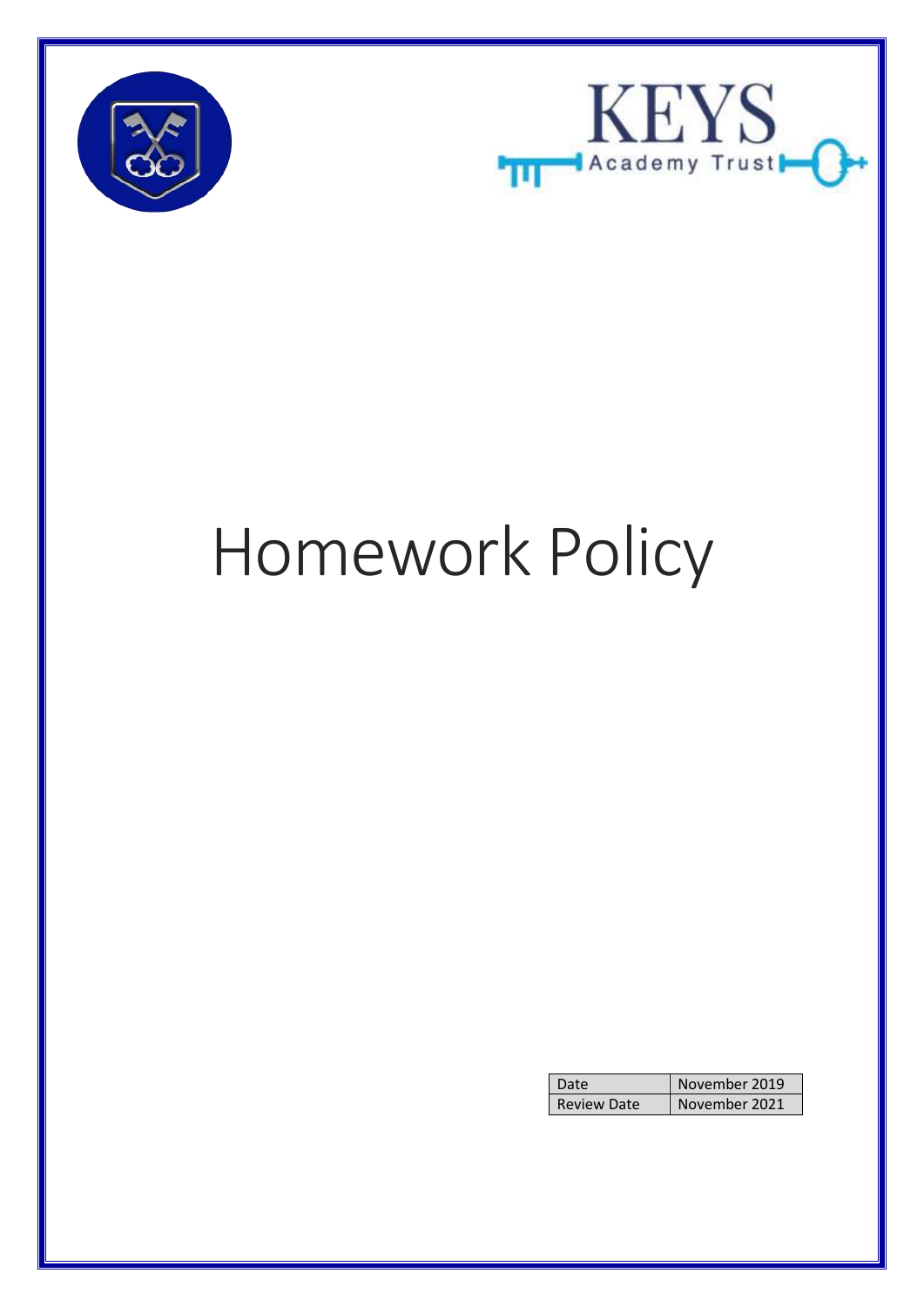#### **Earley St. Peter's Primary School**

#### **Homework Policy**

## **(i) Introduction**

At Earley St. Peter's Primary School we believe that homework has an essential role in helping to develop and consolidate the learning and independent study skills of our pupils and that, therefore, it should be regularly set for all of them. Homework is marked according to the school's general marking policy.

## **(ii) Definition**

Homework is work set by the school, to be completed at home, the content of which either consolidates and reinforces current learning or introduces and prepares children for future activities or topics to be covered in class.

#### **(iii) Key points**

#### **Objectives**

Through this policy we aim to:

- ensure consistency of approach throughout the school;
- ensure progression towards independence and individual responsibility;
- ensure the needs of individual pupils are taken into account;
- ensure parents have a clear understanding about expectations from themselves and the pupil;
- improve the quality of the learning experience offered to pupils;
- extend and reinforce the learning experience via reinforcement and revision;
- provide opportunities for parents, pupils and the school to work together in partnership;
- provide opportunities for parents and pupils to work together to enjoy learning experiences;
- at Year 6, prepare children for secondary transfer.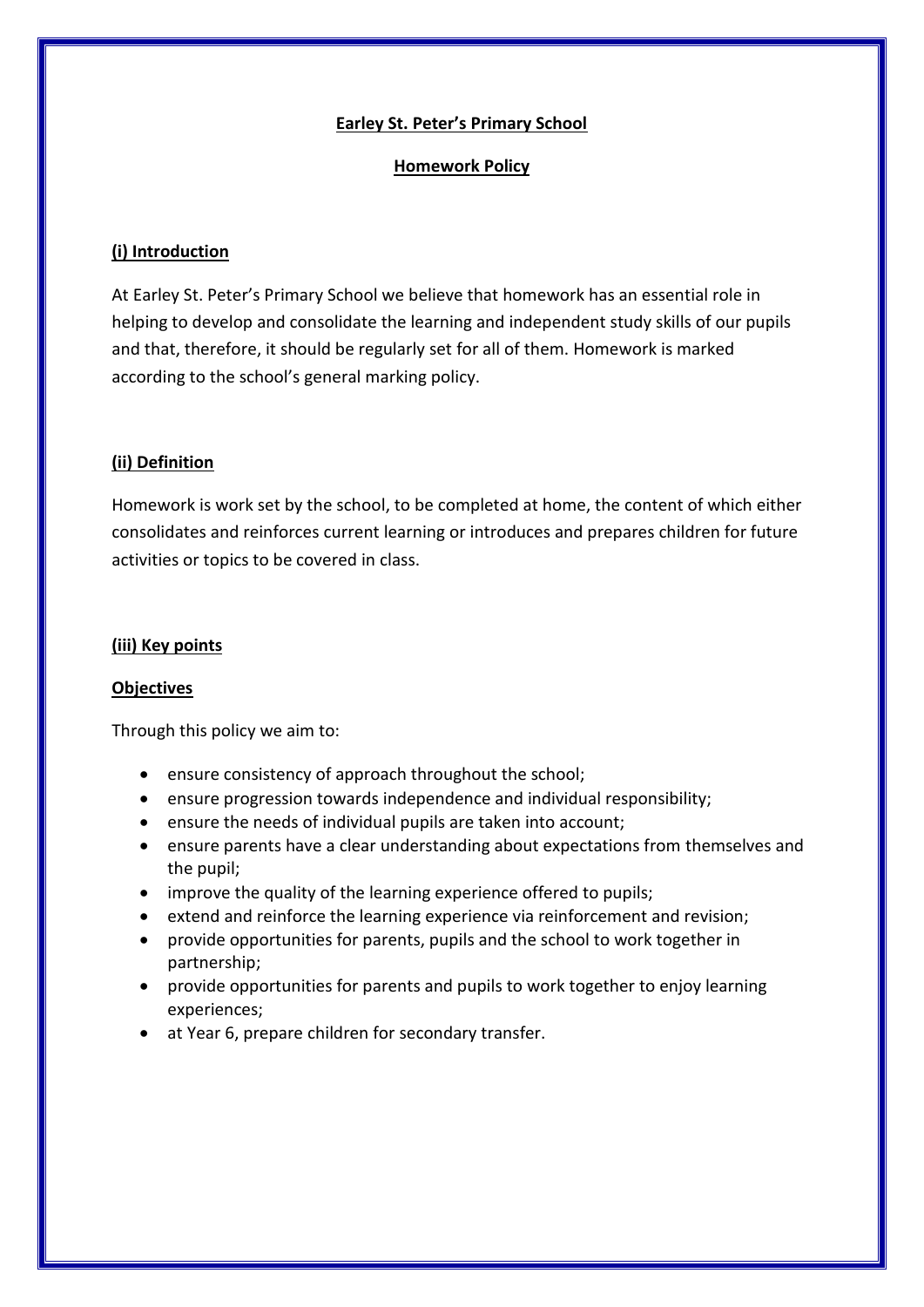## **Time Allocation**

In accordance with Government guidelines the recommended time allocation for homework is as follows:

| Year 1 & 2  | 1 hour per week    |
|-------------|--------------------|
| Year 3 & 4  | 1.5 hours per week |
| Years 5 & 6 | 30 minutes per day |

#### **Content**

## **Foundation Stage**

Pupils in the Foundation Stage will be given a Home/School book where parents can record any achievements and experiences from home. Each week interactive activities for parents and children to do together will be sent home in the book to support the learning in school. In addition, Pupils in Reception (F2) will be given weekly reading books to share at home.

#### **Key Stage 1**

At Key Stage 1, involving parents actively in children's learning is the key purpose of homework. Short activities of different kinds, including simple games, learning number facts, spellings and reading together provide a very important opportunity for young children to talk about their learning to an interested adult, and to practise key skills in a supportive environment. Homework will largely consist of regular reading and spelling activities.

| Year Group | Typical weekly activities       |
|------------|---------------------------------|
| Year 1     | reading, spelling, number work. |
| Year 2     | reading, spelling, number work. |

#### **Key Stage 2**

At Key Stage 2 children should continue to read to their parents or carers, or, if they are already fluent readers, read on their own for between 10 and 20 minutes per day. Additional tasks may involve learning spellings and practising punctuation, grammar and comprehension skills. Tables practice, number games and tasks will be set each week for all